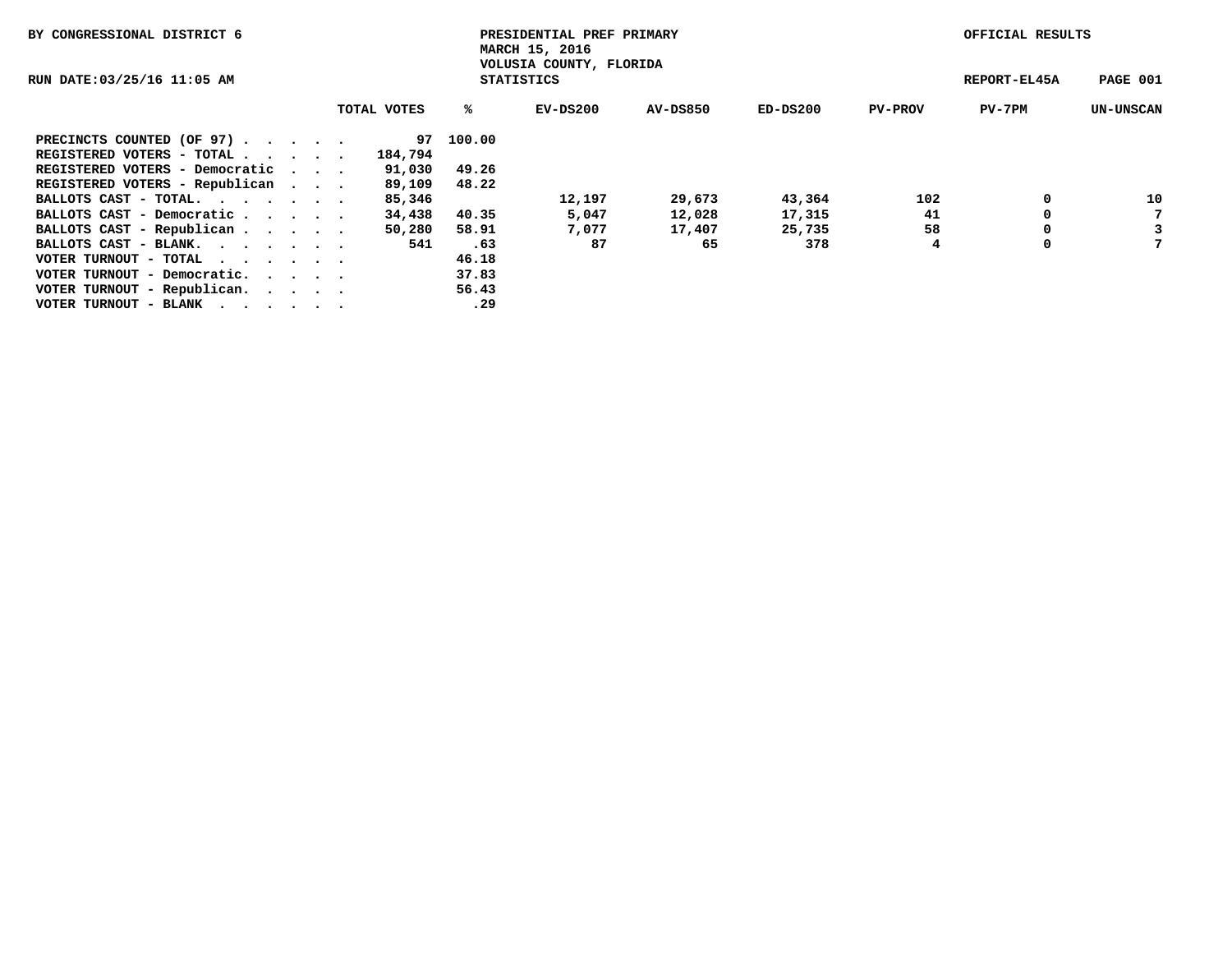| BY CONGRESSIONAL DISTRICT 6                                                                                               |             |              | PRESIDENTIAL PREF PRIMARY<br>MARCH 15, 2016<br>VOLUSIA COUNTY, FLORIDA |          |          |                | OFFICIAL RESULTS |                  |
|---------------------------------------------------------------------------------------------------------------------------|-------------|--------------|------------------------------------------------------------------------|----------|----------|----------------|------------------|------------------|
| RUN DATE: 03/25/16 11:05 AM                                                                                               |             | REPORT-EL45A | PAGE 002                                                               |          |          |                |                  |                  |
|                                                                                                                           | TOTAL VOTES | ℁            | EV-DS200                                                               | AV-DS850 | ED-DS200 | <b>PV-PROV</b> | PV-7PM           | <b>UN-UNSCAN</b> |
| President - Democratic                                                                                                    |             |              |                                                                        |          |          |                |                  |                  |
| (VOTE FOR)                                                                                                                |             |              |                                                                        |          |          |                |                  |                  |
| (WITH 97 OF 97 PRECINCTS COUNTED)                                                                                         |             |              |                                                                        |          |          |                |                  |                  |
| Hillary Clinton                                                                                                           | 20,313      | 59.89        | 2,984                                                                  | 7,787    | 9,515    | 27             | 0                | 0                |
| Martin O'Malley                                                                                                           | 906         | 2.67         | 61                                                                     | 452      | 392      |                |                  | 0                |
| Bernie Sanders.<br>$\mathbf{r}$ , $\mathbf{r}$ , $\mathbf{r}$ , $\mathbf{r}$ , $\mathbf{r}$ , $\mathbf{r}$ , $\mathbf{r}$ | 12,700      | 37.44        | 1,923                                                                  | 3,723    | 7,042    | 11             | 0                |                  |
| Over Votes                                                                                                                |             |              |                                                                        |          | 6        | 0              | 0                | 0                |
| Under Votes.                                                                                                              | 510         |              | 78                                                                     | 64       | 360      | 2              | 0                | 6                |